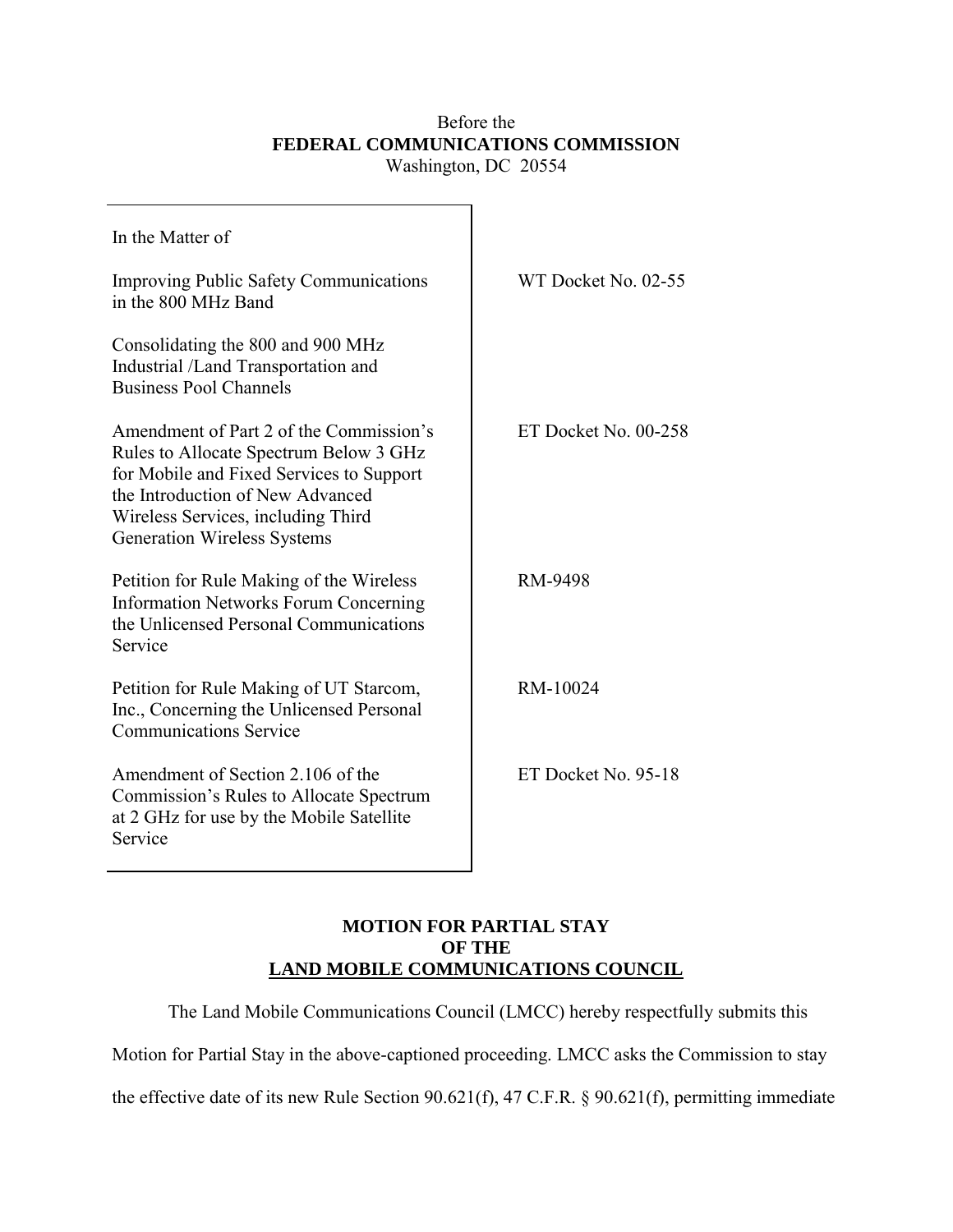conversion of operations on 896-901/935-940 MHz Business or Industrial/Land Transportation pool frequencies to commercial services.<sup>1</sup> The Stay should be limited to affect only those stations whose licenses were granted since the adoption date of the *Report and Order* in the instant proceeding.<sup>2</sup> Due to the current January 21, 2005, effective date of the new Rule section, LMCC requests that this Motion be considered expeditiously.

## **I. Introduction**

 $\overline{1}$ 

 LMCC is a non-profit association of organizations representing virtually all users of land mobile radio systems, providers of land mobile services, and manufacturers of land mobile radio equipment. LMCC acts with the consensus, and on behalf, of the vast majority of public safety, business, industrial, private, commercial and land transportation radio users, as well as a diversity of land mobile service providers and equipment manufacturers. Membership includes the following organizations:

- Aeronautical Radio, Inc. (ARINC)
- American Association of State Highway and Transportation Officials (AASHTO)
- American Automobile Association (AAA)
- American Mobile Telecommunications Association, Inc. (AMTA)
- American Petroleum Institute (API)
- Association of American Railroads (AAR)
- Association of Public Safety Communications Officials-International, Inc. (APCO)
- Central Station Alarm Association (CSAA)
- Forest Industries Telecommunications (FIT)
- Forestry-Conservation Communications Association (FCCA)
- Industrial Telecommunications Association, Inc. (ITA)
- Intelligent Transportation Society of America, Inc. (ITSA)

2 Improving Public Safety Communications in the 800 MHz Band, *Report and Order, Fifth Report and Order, Fourth Memorandum Opinion and Order, and Order,* WT Docket No. 02-55, FCC 04-168, released August 6, 2004 ( $R&O$ <sup>n</sup>).

<sup>1</sup> LMCC is preparing another filing to the Commission on the issue of 900 MHz private land mobile radio (PLMR) services that recommends an alternative to the immediate conversion included within § 90.621(f). However, pursuant to § 1.44(e), this Motion for Partial Stay is being filed separately.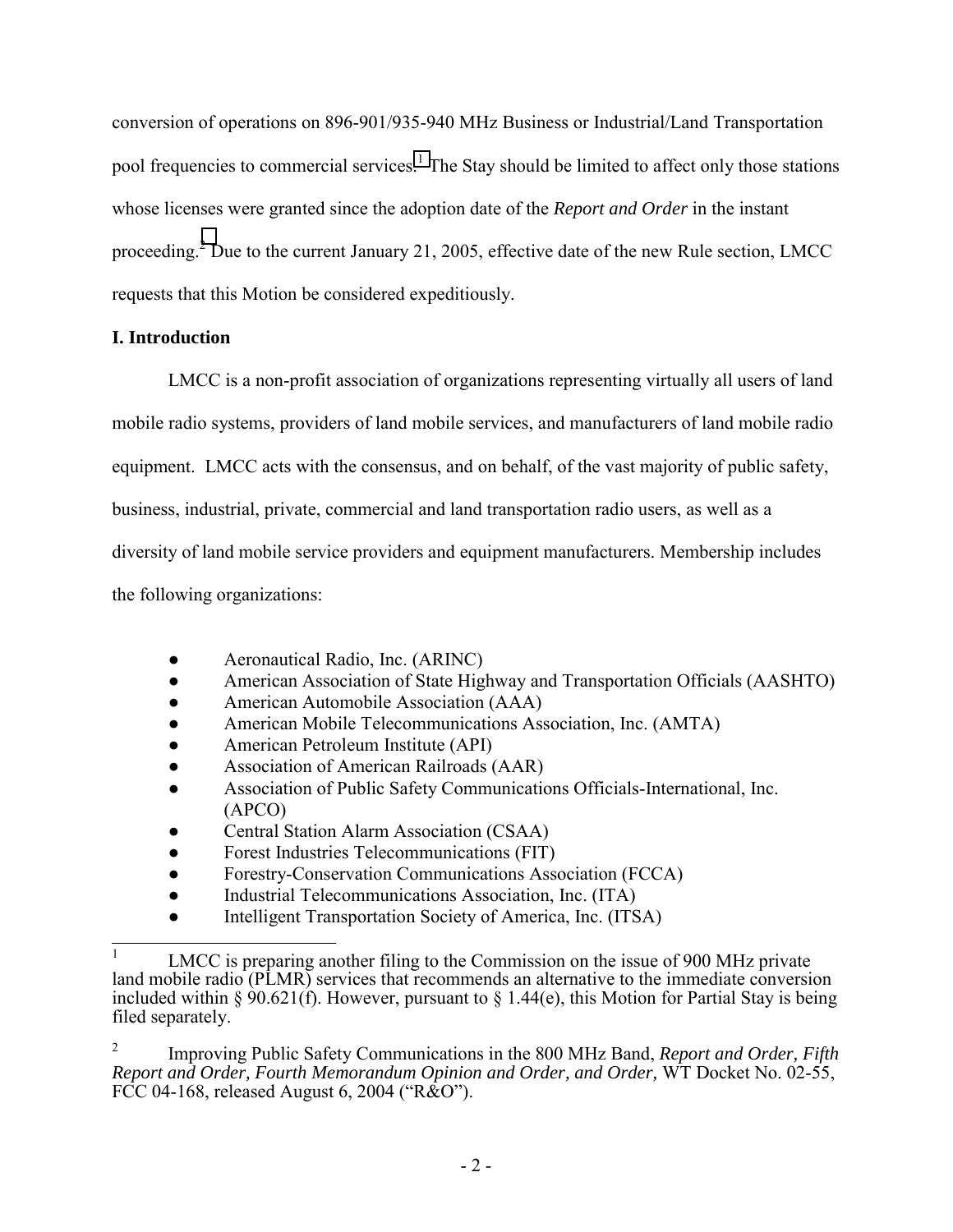- International Association of Fire Chiefs (IAFC)
- International Association of Fish and Wildlife Agencies (IAFWA)
- International Municipal Signal Association (IMSA)
- Manufacturers Radio Frequency Advisory Committee (MRFAC)
- National Association of State Foresters (NASF)
- PCIA The Wireless Infrastructure Association (PCIA)
- Telecommunications Industry Association (TIA)
- United Telecom Council (UTC)

Many of LMCC's member organizations have members themselves that are licensees in the 900 MHz PLMR band and will be impacted by the likely effect of the new Rule. In addition, nearly all of LMCC's members are FCC-certified frequency coordinators that would be processing the required modifications to incumbent licenses under the new Rule. Thus, LMCC and its members are interested parties in this matter.

## **II. Discussion**

Section 1.429 $(k)$  of the Commission's rules provides that the Commission may stay the effective date of an order pending reconsideration by the Commission upon a showing of "good" cause."<sup>3</sup> In evaluating whether good cause exists, the Commission has used the criteria set forth in *Virginia Petroleum Jobbers Association v. FPC*, 4 as explained in *Washington Metropolitan Area Transit Commission v. Holiday Tours, Inc*. 5 Under the *Holiday Tours* standard, the Commission must consider whether (1) the petitioner is likely to prevail on the merits, (2) the petitioner will be irreparably injured without such relief, (3) other interested parties will be harmed if the stay is granted, and (4) the public interest favors grant of a stay.<sup>6</sup> In considering these four factors, the Commission need not find that the petitioner's ultimate success is a

- 4 259 F.2d 921 (D.C. Cir. 1958).
- 5 559 F.2d 841 (D.C. Cir. 1977).

 3 47 C.F.R. ß 1.429(k).

<sup>6</sup> *Id.* at 842.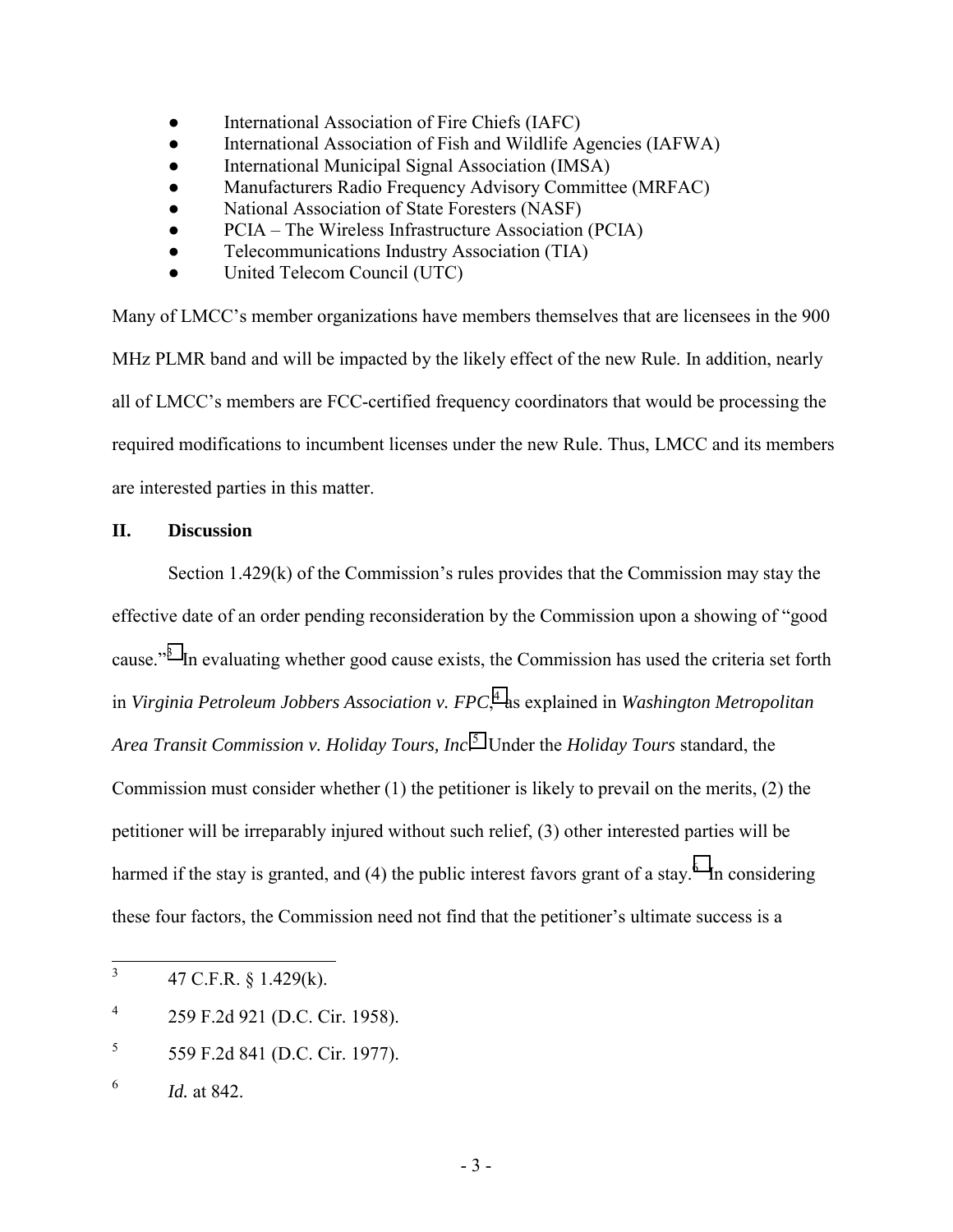"mathematical probability."<sup>7</sup> Instead, the degree of possibility of success required will vary according to the other factors.<sup>8</sup> Based upon these criteria, a stay of the effective date of the applicability of potential commercial conversions at 900 MHz is warranted and legally mandated.

*LMCC is likely to prevail on the merits.* A Petition for Reconsideration in the instant proceeding, filed by an LMCC member, MRFAC, Inc., (MRFAC) and the National Association of Manufacturers, is likely to prevail on its merits. MRFAC correctly noted the FCC's desire to prohibit speculation and trafficking when it created commercial conversion rules for 800 MHz PMRS licensees.<sup>9</sup> At 900 MHz, however, the Commission declined to adopt anti-trafficking rules since it "observed no speculative runs on 900 MHz PLMR spectrum."<sup>10</sup> New evidence since the adoption of the Commission's 800 MHz Order may indicate otherwise, and will likely be provided as evidence in comments to the Petition.

 $10$  R&O at ¶ 337.

<sup>7</sup> *Id.* at 843.

<sup>8</sup> *Id.* at 843-844 (noting that if "the other three factors strongly favor interim relief [, the Commission] may exercise its discretion to grant a stay if the movant has made a *substantial* case on the merits") (emphasis added).

<sup>9</sup> Improving Public Safety Communications in the 800 MHz Band; Consolidating the 800 and 900 MHz Industrial /Land Transportation and Business Pool Channels; Amendment of Part 2 of the Commission's Rules to Allocate Spectrum Below 3 GHz for Mobile and Fixed Services to Support the Introduction of New Advanced Wireless Services, including Third Generation Wireless Systems; Petition for Rule Making of the Wireless Information Networks Forum Concerning the Unlicensed Personal Communications Service; Petition for Rule Making of UT Starcom, Inc., Concerning the Unlicensed Personal Communications Service; and Amendment of Section 2.106 of the Commission's Rules to Allocate Spectrum at 2 GHz for use by the Mobile Satellite Service, WT Docket No. 02-55, ET Docket No. 00-258, RM-9498, RM-10024, and ET Docket No. 95-18, *Petition for Reconsideration of the National Association of Manufacturers and MRFAC, Inc.,* filed on Dec. 22, 2004 (MRFAC Petition). (All Petitions referenced herein were filed in this docket.)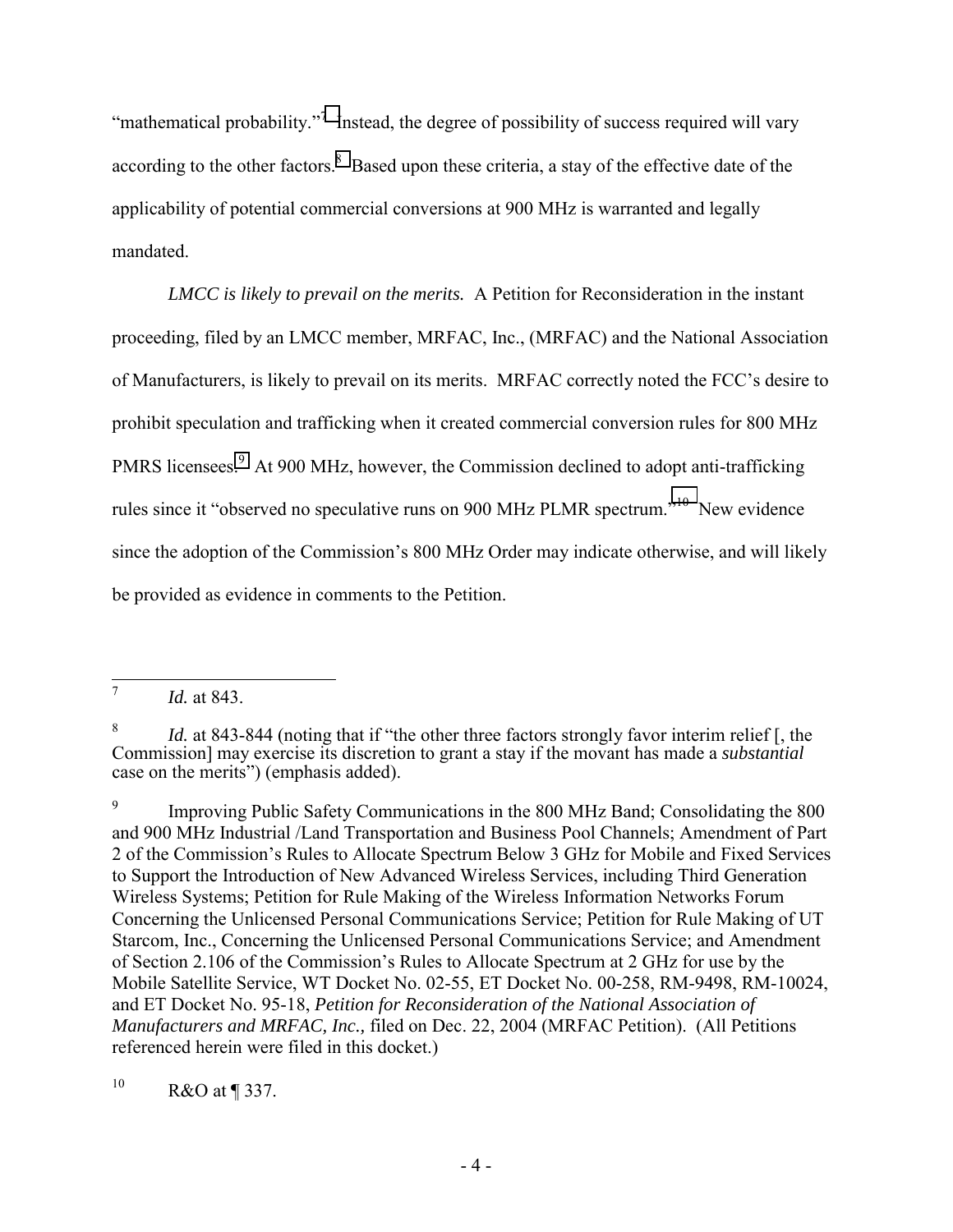Today's action, and forthcoming comments, by the LMCC on this issue represents a new industry-wide position that has not been presented to the Commission heretofore. Considering the breadth of the associations represented under LMCC and their memberships, which make up virtually every licensee at 900 MHz, the LMCC's comments on this petition should be met with substantial satisfaction by the Commission.

LMCC believes that after comments have been filed in response to this Petition, the Commission will see the potential for speculation and trafficking, as well as the pitfalls of permitting commercial systems on 900 MHz B/ILT channels without an appropriate holding period and without appropriate interference protections. Under these circumstances, LMCC believes that it is highly probable that this reconsideration will prevail on the merits.

*LMCC's member organizations and their constituencies will be irreparably injured without such relief.* Without this stay, land mobile operators at 900 MHz, including critical infrastructure entities such as Exelon Energy,<sup>11</sup> railroads nationwide,<sup>12</sup> and manufacturing facilities,<sup>13</sup> among many others, could be subject to harmful interference resulting from fundamentally incompatible system designs that was decidedly unacceptable at 800 MHz and the primary impetus for this proceeding. This interference could cause irreparable harm to employees and the public at large, as well as system investments that have become a critical resource to the public. As a result, LMCC's member organizations and their constituencies will be irreparably injured without this relief.

 $11$ 11 Petition for Reconsideration of Exelon Corporation, filed December 22, 2004.

<sup>&</sup>lt;sup>12</sup> Petition for Reconsideration of The Association of American Railroads, filed on December 17, 2004.

<sup>&</sup>lt;sup>13</sup> MRFAC Petition.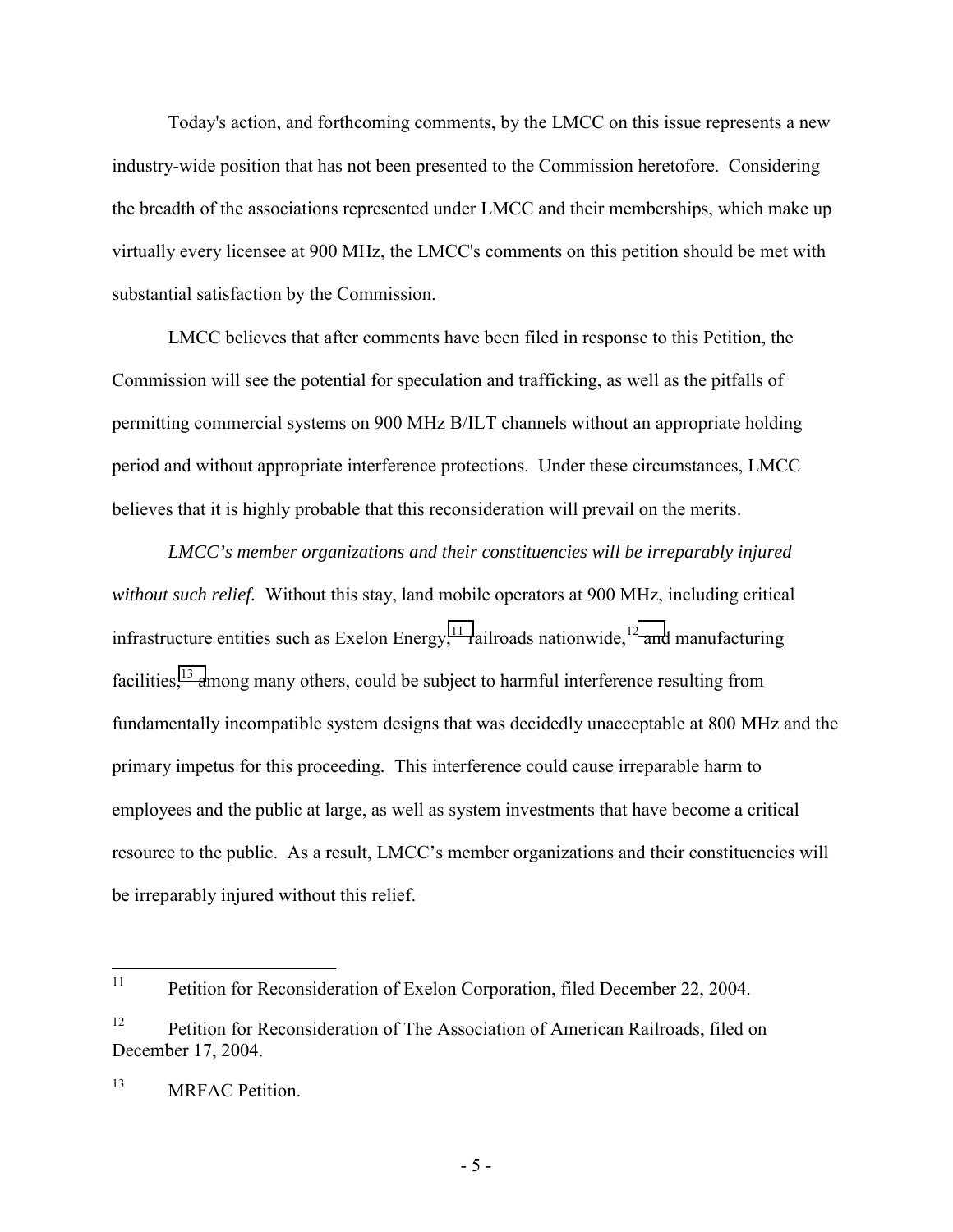*Other interested parties will not be harmed if the stay is granted.* Currently, 900 MHz licensees are providing viable communications solutions that would not be harmed if they were not permitted to convert their authorizations immediately to commercial operations. In fact, no application received by the Commission prior to the implementation of its freeze on 900 MHz new station applications<sup>14</sup> sought to provide commercial service. As such, other parties will not be harmed if the stay is granted.

*The public interest favors grant of a stay.* The consequences of permitting incompatible system architectures at 900 MHz, particularly the potential for interference that was deemed unacceptable at 800 MHz for similar mission-critical entities, far outweigh the potential benefits of immediate commercial operations on a limited number of these channels in few geographic areas. The public interest dictates a stay of this conversion potential until the Commission completes its review of MRFAC's Petition and subsequent comments.

 $14$ FCC Public Notice, DA-04-3013, Wireless Telecommunications Bureau Freezes Applications In The 900 MHz Band, rel. Sept. 17, 2004.